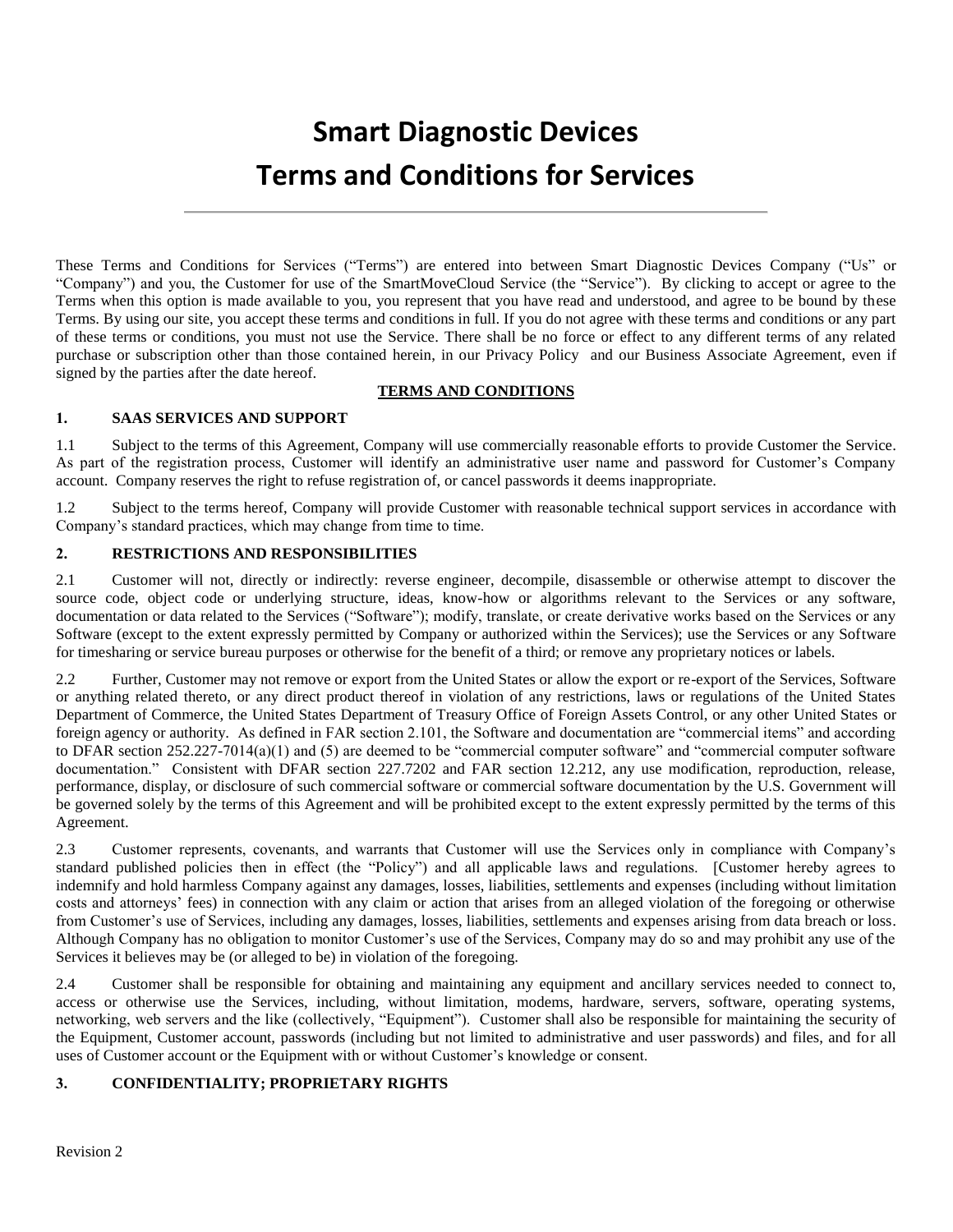3.1 Each party (the "Receiving Party") understands that the other party (the "Disclosing Party") has disclosed or may disclose business, technical or financial information relating to the Disclosing Party's business (hereinafter referred to as "Proprietary Information" of the Disclosing Party). Proprietary Information of Company includes non-public information regarding features, functionality and performance of the Service. Proprietary Information of Customer includes non-public data provided by Customer to Company to enable the provision of the Services ("Customer Data"). The Receiving Party agrees: (i) to take reasonable precautions to protect such Proprietary Information, and (ii) not to use (except in performance of the Services or as otherwise permitted herein) or divulge to any third person any such Proprietary Information. The Disclosing Party agrees that the foregoing shall not apply with respect to any information (excluding personal health information which shall be protected under the terms of a Business Associate Agreement entered by and between the Parties ("BAA") after five (5) years following the disclosure thereof or any information that the Receiving Party can document (a) is or becomes generally available to the public, or (b) was in its possession or known by it prior to receipt from the Disclosing Party, or (c) was rightfully disclosed to it without restriction by a third party, or (d) was independently developed without use of any Proprietary Information of the Disclosing Party or (e) is required to be disclosed by law.

3.2 Customer shall own all right, title and interest in and to the Customer Data, excluding any data that is derived from the Customer Data and any data compiled and retained by Company under the terms of its Privacy Policy. Company shall own and retain all right, title and interest in and to (a) the Services and Software, all improvements, enhancements or modifications thereto, (b) any software, applications, inventions or other technology developed in connection with Implementation Services or support, and (c) all intellectual property rights related to any of the foregoing.

3.3 Notwithstanding anything to the contrary, Customer hereby grant to Company a royalty-free, fully-paid, non-exclusive, nontransferable, sub-licensable, worldwide right to any software, methodologies, templates, business processes, documentation or other material authored, invented or otherwise created by Customer while using or for use with the Intellectual Property. Company shall have the right to collect and analyze data and other information relating to the provision, use and performance of various aspects of the Services and related systems and technologies (including, without limitation, information concerning Customer Data and data derived therefrom), and Company will be free (during and after the term hereof) to (i) use such information and data to improve and enhance the Services and for other development, diagnostic and corrective purposes in connection with the Services and other Company offerings, and (ii) disclose such data solely in aggregate or other de-identified form in connection with its business. No rights or licenses are granted except as expressly set forth herein.

# **4. BREACH**

In the event of an alleged breach of these Terms, the BAA or Privacy Policy by Customer, Company may take such action as the Company deems appropriate to remedy the breach, including but not limited to; a) suspending Customer access to the Service; b) blocking computers using Customer IP address from accessing the Service; c) contacting Customer's internet service provider (ISP) to request that they block Customer access to the Service; and/or d) bringing court proceedings against Customer to enforce Company's rights.

# **5. TERMINATION**

5.1 In addition to any other remedies it may have, either party may also terminate this Agreement upon thirty (30) days' notice (or without notice in the case of nonpayment), if the other party materially breaches any of the terms or conditions of this Agreement. Additionally, Company may, in its sole and absolute discretion, terminate this Agreement and the Services for business or nonbusiness reasons which may include but is not limited to, Service cancellation, bankruptcy, sale of the Company, or due to court order. Customer will pay in full for the Services up to and including the last day on which the Services are provided. In the event Company so terminates this Agreement for any reason other than non-material breach by Customer, Company shall refund Customer any prepaid amounts for the duration of any unused subscription term on a pro rata basis. Upon any termination, Company will make all Customer Data available to Customer for electronic retrieval for a period of thirty (30) days, but thereafter, Customer's account shall be disabled and Customer data shall be purged or deleted pursuant to its obligations set forth in the BAA. All sections of this Agreement which by their nature should survive termination will survive termination, including, without limitation, confidentiality obligations, warranty disclaimers, and limitations of liability.

# **6. WARRANTY AND DISCLAIMER**

Company shall use reasonable efforts consistent with prevailing industry standards to maintain the Services in a manner which minimizes errors and interruptions in the Services and shall deliver the Services in a professional and workmanlike manner. Services may be temporarily unavailable for scheduled maintenance or for unscheduled emergency maintenance, either by Company or by third-party providers, or because of other causes beyond Company's reasonable control, but Company shall use reasonable efforts to provide advance notice in writing or by e-mail, or via posting on the Company's website of any scheduled service disruption. HOWEVER, COMPANY DOES NOT WARRANT THAT THE SERVICES WILL BE UNINTERRUPTED OR ERROR FREE; NOR DOES IT MAKE ANY WARRANTY AS TO THE RESULTS THAT MAY BE OBTAINED FROM USE OF THE SERVICES.EXCEPT AS EXPRESSLY SET FORTH IN THIS SECTION, THE SERVICES AND IMPLEMENTATION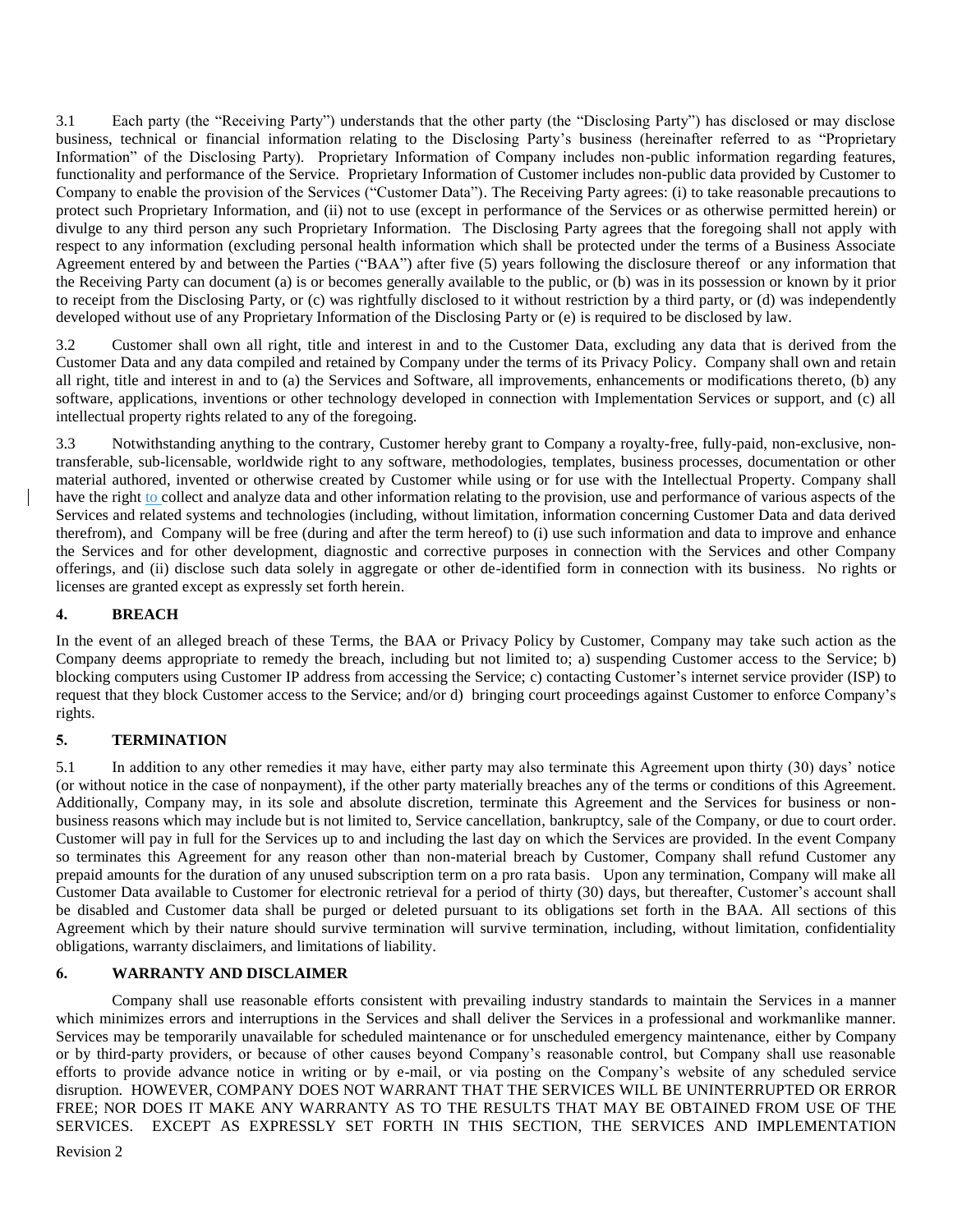SERVICES ARE PROVIDED "AS IS" AND COMPANY DISCLAIMS ALL WARRANTIES, EXPRESS OR IMPLIED, INCLUDING, BUT NOT LIMITED TO, IMPLIED WARRANTIES OF MERCHANTABILITY AND FITNESS FOR A PARTICULAR PURPOSE AND NON-INFRINGEMENT.

# **7. INDEMNITY**

7.1 Company shall hold Customer harmless from liability to third parties resulting from infringement by the Service of any United States patent or any copyright or misappropriation of any trade secret, provided Company is promptly notified of any and all threats, claims and proceedings related thereto and given reasonable assistance and the opportunity to assume sole control over defense and settlement; Company will not be responsible for any settlement it does not approve in writing. The foregoing obligations do not apply with respect to portions or components of the Service (i) not supplied by Company, (ii) made in whole or in part in accordance with Customer specifications, (iii) that are modified after delivery by Company, (iv) combined with other products, processes or materials where the alleged infringement relates to such combination, (v) where Customer continues allegedly infringing activity after being notified thereof or after being informed of modifications that would have avoided the alleged infringement, or (vi) where Customer's use of the Service is not strictly in accordance with this Agreement. If, due to a claim of infringement, the Services are held by a court of competent jurisdiction to be or are believed by Company to be infringing, Company may, at its option and expense (a) replace or modify the Service to be non-infringing provided that such modification or replacement contains substantially similar features and functionality, (b) obtain for Customer a license to continue using the Service, or (c) if neither of the foregoing is commercially practicable, terminate this Agreement and Customer's rights hereunder and provide Customer a refund of any prepaid, unused fees for the Service.

7.2 To the maximum extent permitted by applicable laws, Customer shall to defend, indemnify and hold Company, its affiliates and licensors and its respective officers, directors, employees, contractors, agents, licensors and suppliers harmless from and against any claims, liabilities, damages, judgments, awards, losses, costs, expenses or fees (including reasonable attorneys' fees and other costs of defense) resulting from Customer's violation of these Terms or Customer's use of the Service or Software. Company shall be entitled, at its sole expense, to participate in the defense and settlement of the claim or action with counsel of Company's choosing. Customer may not settle any claims without our prior written consent (which will not be unreasonably withheld).

# **8. LIMITATION OF LIABILITY**

NOTWITHSTANDING ANYTHING TO THE CONTRARY, EXCEPT FOR BODILY INJURY OF A PERSON, COMPANY AND ITS SUPPLIERS (INCLUDING BUT NOT LIMITED TO ALL EQUIPMENT AND TECHNOLOGY SUPPLIERS), OFFICERS, AFFILIATES, REPRESENTATIVES, CONTRACTORS AND EMPLOYEES SHALL NOT BE RESPONSIBLE OR LIABLE WITH RESPECT TO ANY SUBJECT MATTER OF THIS AGREEMENT OR TERMS AND CONDITIONS RELATED THERETO UNDER ANY CONTRACT, NEGLIGENCE, STRICT LIABILITY OR OTHER THEORY: (A) FOR ERROR OR INTERRUPTION OF USE OR FOR LOSS OR INACCURACY OR CORRUPTION OF DATA OR COST OF PROCUREMENT OF SUBSTITUTE GOODS, SERVICES OR TECHNOLOGY OR LOSS OF BUSINESS; (B) FOR ANY INDIRECT, EXEMPLARY, INCIDENTAL, SPECIAL OR CONSEQUENTIAL DAMAGES; (C) FOR ANY MATTER BEYOND COMPANY'S REASONABLE CONTROL; OR (D) FOR ANY AMOUNTS THAT, TOGETHER WITH AMOUNTS ASSOCIATED WITH ALL OTHER CLAIMS, EXCEED THE FEES PAID BY CUSTOMER TO COMPANY FOR THE SERVICES UNDER THIS AGREEMENT IN THE 12 MONTHS PRIOR TO THE ACT THAT GAVE RISE TO THE LIABILITY, IN EACH CASE, WHETHER OR NOT COMPANY HAS BEEN ADVISED OF THE POSSIBILITY OF SUCH DAMAGES.

# **9. MISCELLANEOUS**

If any provision of this Agreement is found to be unenforceable or invalid, that provision will be limited or eliminated to the minimum extent necessary so that this Agreement will otherwise remain in full force and effect and enforceable. This Agreement is not assignable, transferable or sublicensable by Customer except with Company's prior written consent. Company may transfer and assign any of its rights and obligations under this Agreement without consent. This Agreement, the BAA and the Privacy Policy, combined memorializes the complete and exclusive statement of the mutual understanding of the parties and supersedes and cancels all previous written and oral agreements, communications and other understandings relating to the subject matter of this Agreement, and that all waivers and modifications must be in a writing signed by both parties, except as otherwise provided herein. No agency, partnership, joint venture, or employment is created as a result of this Agreement and Customer does not have any authority of any kind to bind Company in any respect whatsoever. In any action or proceeding to enforce rights under this Agreement, the prevailing party will be entitled to recover costs and attorneys' fees. All notices under this Agreement will be in writing and will be deemed to have been duly given when received, if personally delivered; when receipt is electronically confirmed, if transmitted by facsimile or email; the day after it is sent, if sent for next day delivery by recognized overnight delivery service; and upon receipt, if sent by certified or registered mail, return receipt requested. This Agreement shall be governed by the laws of the State of Minnesota without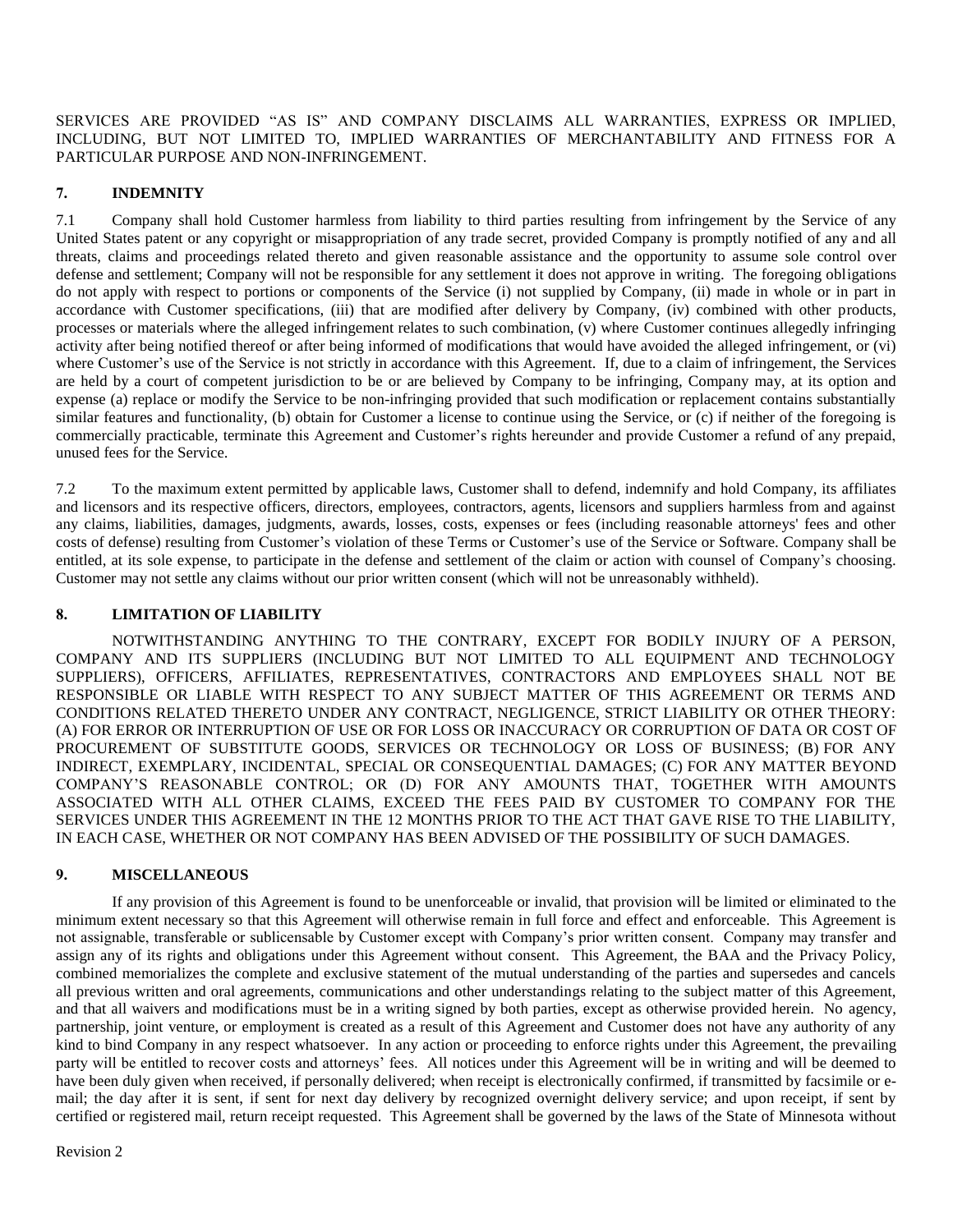regard to its conflict of laws provisions. Any legal suit, action or proceeding arising out of, or related to, these Terms or the Service shall be instituted exclusively in the federal courts of the United States or the courts of the State of Minnesota, in each case located in Hennepin County, Minnesota.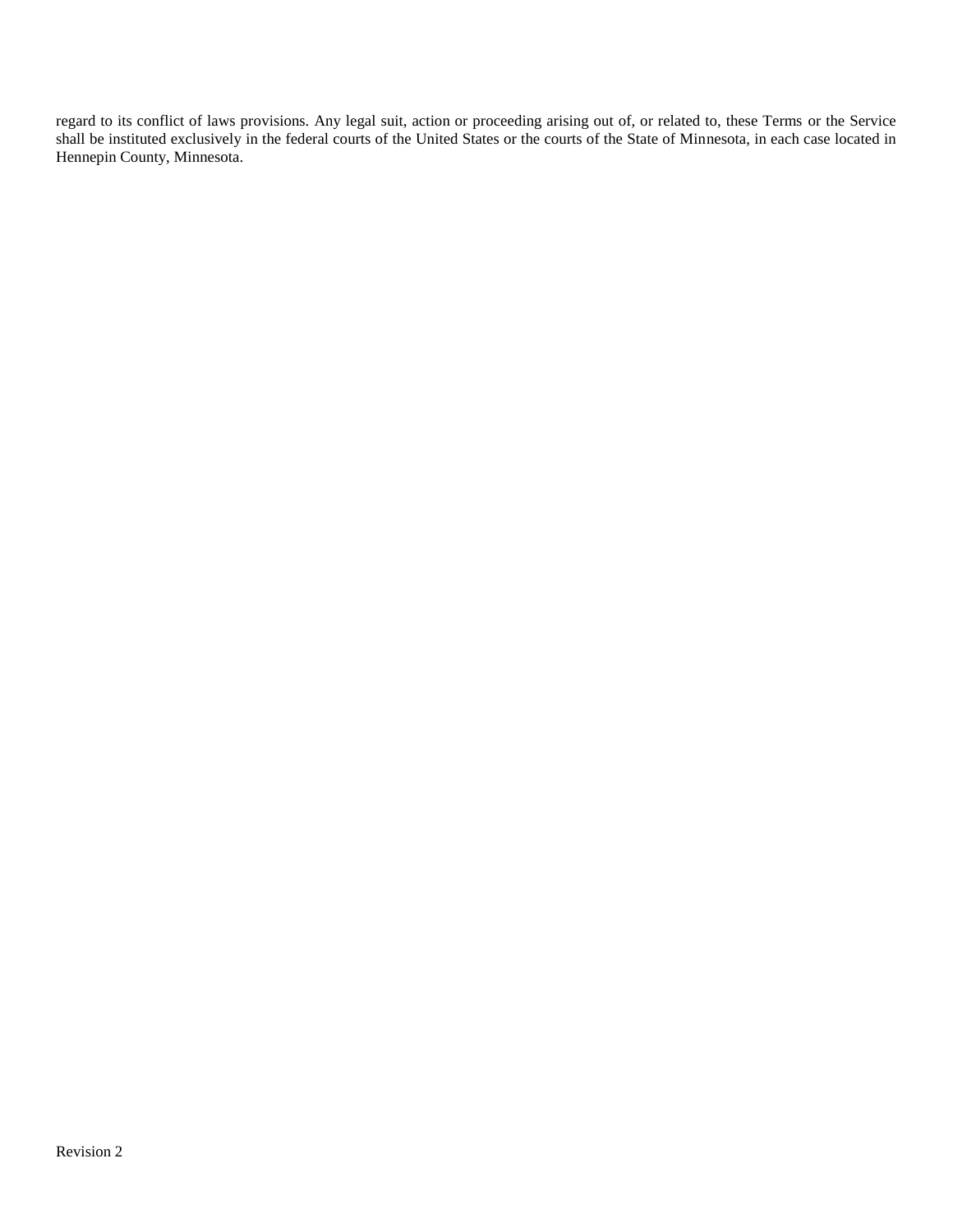# **Smart Diagnostic Devices Free Trial Terms and Conditions for Services**

# **INTRODUCTION**

Please read these terms and conditions of use ("Terms of Use") before you begin using the site. These Terms of Use govern your "Free Trial" use of the Service. By accessing or using the Service on a Free Trial basis, or by clicking to accept or agree to the Terms of Use when this option is made available to you, you represent that you have read and understood, and agree to be bound by these Terms of Use. If you do not agree with these terms and conditions or any part of these terms or conditions, you must not use the Service. Upon entering a service subscription with us, you will be subject to our Basic/Standard Account Terms and Conditions.

Personally identifiable information collected about you during Free Trial registration is treated in accordance with our Privacy Policy, which is hereby incorporated into these Terms of Use by reference. If you do not agree to these Terms of Use or the Privacy Policy, you must not use the Website or Service.

You must be at least 18 years of age to use the Service. By using the Service (and by agreeing to these terms and conditions), you warrant and represent that you are at least 18 years of age.

#### **DEFINITIONS**

In these Terms & Conditions of Use, the following terms shall have the meaning indicated:

- "**Company"** means Smart Diagnostic Devices.
- **"Customer(s)"** means individuals or entities who use the Website or the Services of the Company, or who commence any other business with the Company;
- "**Free Trial Service" –**means the Service made available to you in a limited capacity and for a limited time for testing, trial and evaluation. Free Trial Service may not include all features or accessibility of the Service.
- **"SDD"** means Smart Diagnostic Devices;
- **"Service(s)"** means SmartMoveCloud and includes the Free Trial Service.
- **"You"** means any and all persons accessing or using the Website and/or Service;
- **"We"**, **"Our"** and **"Us"** mean Smart Diagnostic Devices.
- "Website" means [https://smartmovecloud.com](https://smartmovecloud.com/) and all affiliated pages and content.

#### **ACCESS**

You shall use the Free Trial Service exclusively to test and evaluate the Service. To access portions of the Free Trial Service or certain resources, you may be asked to provide certain registration details or other information. It is a condition of your use of the Free Trial Service, and you hereby represent and warrant, that all information you provide is correct, current and complete. You must logout from the Free Trial Service at the end of each session. You agree that you are solely responsible to us for all activities identified with your access and registration. The Company has the absolute right to disable any user name or password, at any time, for any reason, including, if in our sole discretion we believe that you have failed to comply with any provision of these Terms of Use.

#### **LIMITED LICENSE TO USE THE FREE TRIAL SERVICE**

Revision 2 Unless otherwise stated, Smart Diagnostic Devices and/or its licensors own the intellectual property rights in the Website and its content, and the Service. All such Intellectual Property rights are protected by United States and international laws regarding copyrights, trademarks, trade secrets and other intellectual property or proprietary rights. As used herein, "Intellectual Property" means the information, text, displays, images, video, audio, and user interfaces included in the Website and Service or generated by the Website or Service, and the design, selection and arrangement thereof, as well as the technology that is used by us to deliver the Service, including: (a) software code (whether in source or object form) including platforms and applications, hardware, algorithms, templates, graphical user interfaces, architectures, class libraries, application programming interfaces, objects, methodologies, and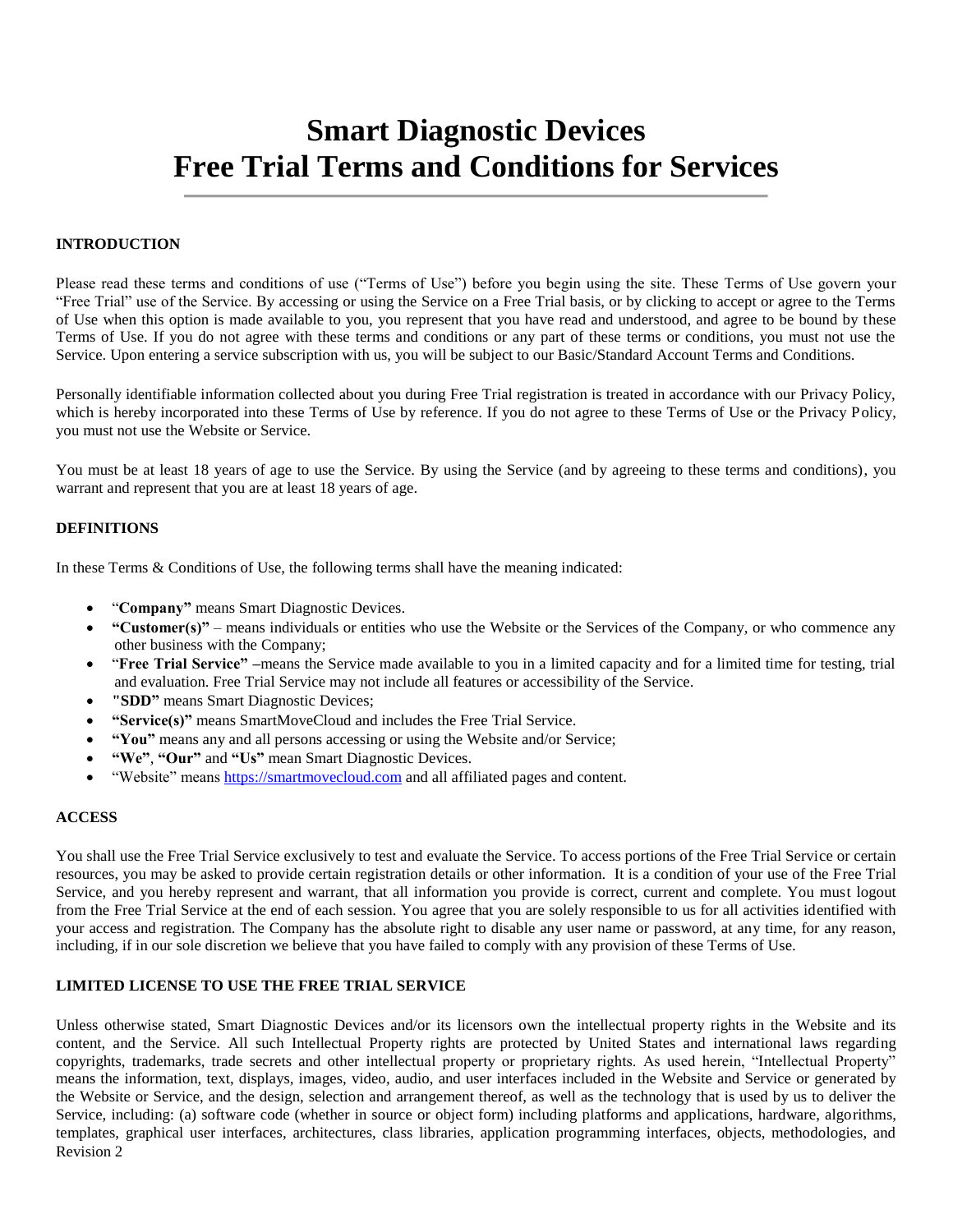documentation (both printed and electronic) acquired or developed by us; and (b) any derivative works, improvements, enhancements or extensions of the foregoing made by either you or us. Except as expressly provided in this Agreement, we do not grant you (and expressly reserves) any rights, express or implied, or ownership in the Intellectual Property. No right, title or interest in or to the Website or Service is transferred to you. We reserve all rights not expressly granted to you herein. You hereby grant to us a royaltyfree, fully-paid, non-exclusive, non-transferable, sub-licensable, worldwide right to use: (a) electronic data uploaded or processed by you to the Free Trial Website, excluding Protected Health Information, or otherwise legally protected information; and (b) any software, methodologies, templates, business processes, documentation or other material authored, invented or otherwise created by you using or for use with the Intellectual Property.

You are permitted to use the Free Trial Service only for legitimate business purposes related to your role as a current or prospective customer, supplier or partner of SDD. You shall not copy, modify, create derivative works of, publicly display or perform, republish, download or store, or transmit any Intellectual Property without our express prior written consent or except as expressly provided in these Terms of Use. Subject to the license granted herein, all Intellectual Property rights are reserved.

# **ACCEPTABLE USE**

You may view, (downloading for caching purposes only) and print pages from the website for your own personal use; subject to the restrictions set out below and elsewhere in these terms and conditions.

You shall NOT:

- Enter, upload process, use, transmit or introduce any confidential or sensitive information of any kind, including personally identifiable information, sensitive personal data, health information of any kind, or factual data regarding any party including, but not limited to: (1) information protected under the privacy or security regulations issued pursuant to the Health Insurance Portability and Accountability Act of 1996 (HIPAA) or subject to the Health Information Technology for Economic and Clinical Health (HITECH) Act; or (2) non-public sensitive or personally identifiable information including but not limited to driver license numbers, passport numbers, social security numbers, tax identification numbers, voter registration numbers or similar identifying numbers, health information, or financial information including bank, checking, credit card, debit card, or other account numbers during your use of the Free Trial Service;
- Register for, and access the Free Trial Service more than five (5) times;
- To license, sub-license, sell, re-sell, rent, lease, transfer, distribute or time share the Free Trial Service or any of its components, or otherwise make them available for access by third parties;
- Use the Website or Service in any way that causes; or may cause, damage to the Website or Service or impairment of the availability and/or accessibility of the Website or Service; or in any way which is unlawful, illegal, fraudulent or harmful, or in connection with any unlawful, illegal, fraudulent or harmful purpose of activity;
- Republish, in any way material from the Website or Service (including republication on another website);
- Show any material from the website in public;
- Reproduce, duplicate, copy or otherwise exploit material on this website for a commercial purpose, including, but not limited to the purpose of developing a product or service that competes with the Service;
- Edit or otherwise modify any material on the Website or Service;
- Redistribute material from this website, except for content specifically and expressly made available for redistribution, and in such case only within your organization;
- Use any content contained on the Website or the Service, or any derivative thereof for any marketing, advertising or similar purpose;
- Use the Website to transmit or send unsolicited commercial communications;
- Monitor or attempt to gain unauthorized access to: (1) an account or computer not belonging to you; (2) any data, information or communications on any network or system not owned by you, without authorization; (3) any system or network user accounts or passwords of other users, without authorization; or (4) e-mail addresses, screen names or other identifiers without the consent of the person identified (including, without limitation, phishing, password robbery, spidering and harvesting); or
- Take any action that may have a detrimental effect on the Free Trial Service's function, user interaction or security, including but not limited to: (1) gaining unauthorized access to, or attempting to compromise the security of, any network, system, computing facility, equipment, data or information; (2) attempting to intercept, redirect or otherwise interfere with communications intended for others; (3) disabling, damaging overburdening or impairing the Free Trial Service or any server, computer or database connected to or accessed by the Free Trial Service; (4) modifying, blocking or otherwise

Revision 2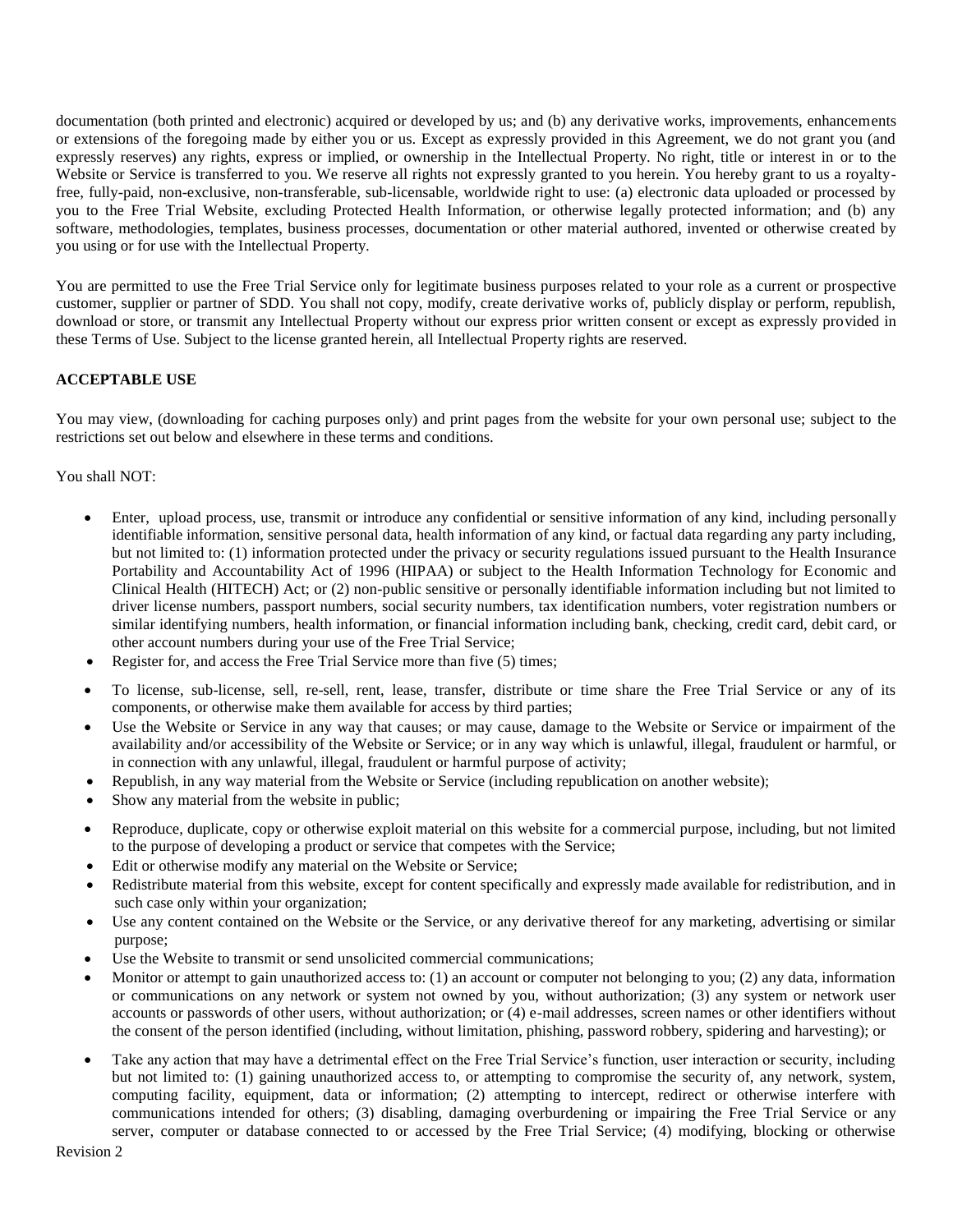interfering with the display of the Free Trial Service; (5) interfering with another user's ability to access, use and enjoy the Free Trial Service; (6) accessing another user's registration information or user account without that user's express written permission; (7) transmitting or introducing any malicious or technologically harmful element to the Free Trial Service such as a spyware program, virus, Trojan horse, worm or logic bomb; and (8) performing, without the Company's express prior written authorization, scalability testing, load testing, probing, scanning, penetration or vulnerability testing of the Free Trial Service.

#### **RESTRICTED ACCESS**

Access to certain areas of the Website is restricted and limited to Customers who register to use the Free Trial Service or the Service. We reserve the right to restrict access to areas of the Website, including the entire Website, at our discretion.

If we provide you with a User ID and Password; to enable your access to restricted areas of the Website, including the Free Trial Service and/or Service, or other content or services, you shall ensure that the User ID and Password are kept confidential.

#### **USER CONTENT**

In these Terms of Use, "your user content" means material (including without limitation: text, images, audio material, video material and audio/visual material) that you submit to the Website, or Service, for whatever purpose.

Your user content must not be illegal or unlawful, must not infringe any third-party's legal rights, and must not be capable of giving rise to legal action whether against you or Smart Diagnostic Devices or a third-party (in each case, under any applicable law).

You must not submit any user content to the Website or Service that is, or has ever been the subject of any threated or actual legal proceeding or other similar complaint.

Smart Diagnostic Devices reserves the right to edit or remove any material submitted to the Website, or stored on Smart Diagnostic Devices' servers, or hosted or published on the Website.

#### **FREE TRIAL TIME PERIOD**

The Free Trial Service is available to Customers upon successful registration. Access to the Free Trial Service may be limited, as outlined in these Terms of Use, or in any other manner in which we, in our sole and absolute discretion, determine appropriate.

We reserve the right to terminate or modify the Free Trial Service in whole or in part, in any manner in our sole discretion, without notice. We will not be liable if, for any reason, all or any part of the Free Trial Service is unavailable at any time or for any period. From time to time, we may restrict access to all or part of the Free Trial Service to a subset of permitted users. You are solely responsible for making all arrangements necessary for you to access the Free Trial Service.

Currently, you may be permitted limited access to the Free Trial Service for a period not to exceed two weeks (the "Free Trial Period").

Upon termination or expiration of the Free Trial Period all access to the Free Trial Service will be disabled, and all data will be deleted.

You are responsible for implementing appropriate privacy and security safeguards to protect your Protected Health Information in compliance with HIPAA. Without limitation, it is your obligation to not include Protected Health Information in information you submit while accessing the Free Trial Service. We do not act as, or have the obligations of, a Business Associate under HIPAA with respect to your data unless and until you register for a Basic/Standard Account, agree to our Basic/Standard Terms and Conditions, and enter a Business Associate Agreement with us.

#### **NO WARRANTIES**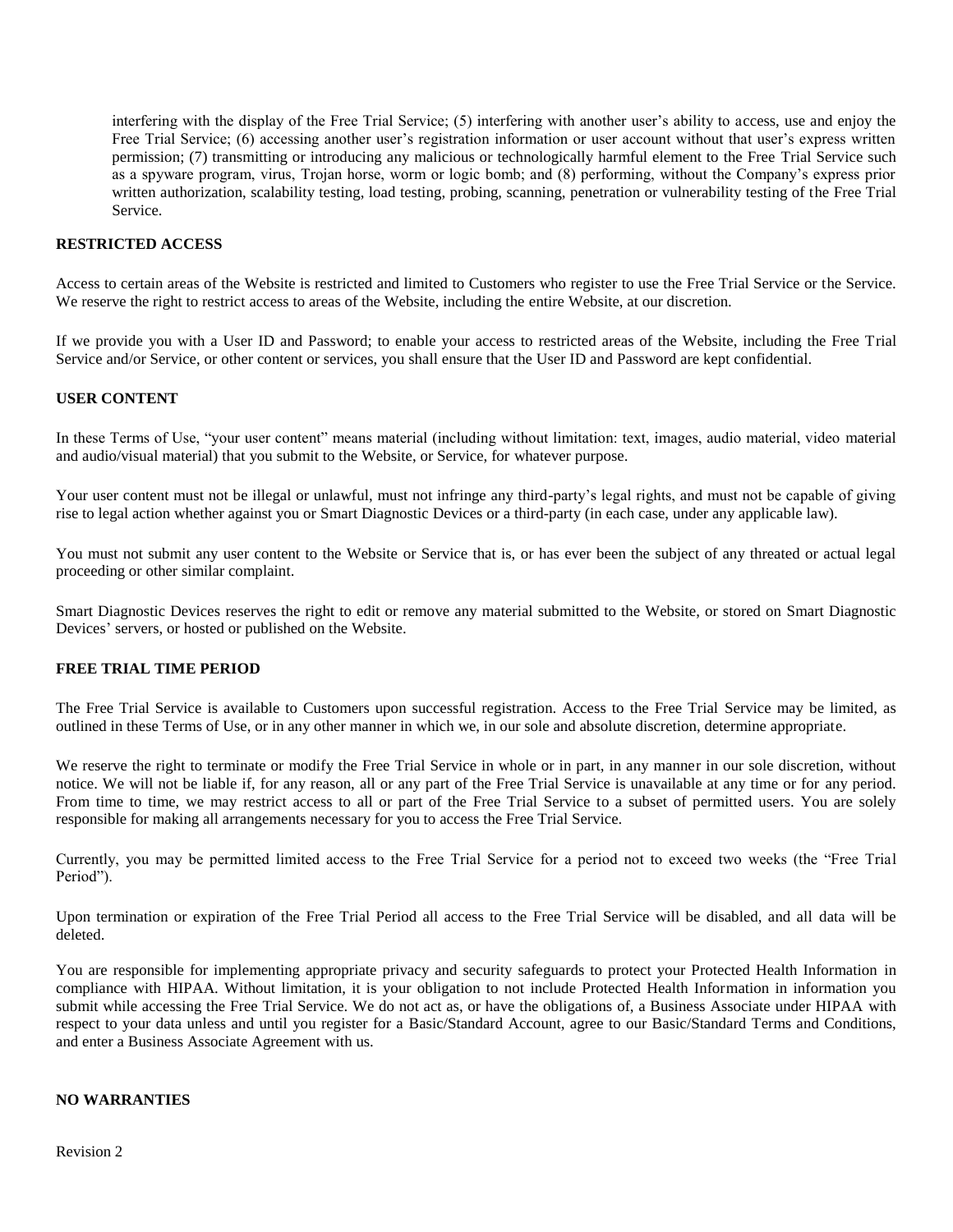We cannot and do not promise or warrant that any aspect of the Website or Free Trial Service is free of viruses or other destructive code. You are responsible for implementing sufficient procedures and checkpoints to satisfy your particular requirements for antivirus protection and accuracy of data input and output, and for maintaining a means external to the Website for any reconstruction of any lost data. WE WILL NOT BE LIABLE FOR ANY LOSS OR DAMAGE CAUSED BY A DISTRIBUTED DENIAL-OF-SERVICE ATTACK, VIRUSES OR OTHER TECHNOLOGICALLY HARMFUL MATERIAL THAT MAY INFECT YOUR COMPUTER EQUIPMENT, COMPUTER PROGRAMS, DATA OR OTHER PROPRIETARY MATERIAL DUE TO YOUR USE OF THE WEBSITE OR THE FREE TRIAL SERVICE OR ITEMS OBTAINED THROUGH THE WEBSITE OR FREE TRIAL SERVICE OR TO YOUR DOWNLOADING OF ANY MATERIAL POSTED ON IT, OR ON ANY WEBSITE LINKED TO IT.

YOUR USE OF THE WEBSITE AND FREE TRIAL SERVICE, INCLUDING ANY WEBSITE CONTENT, AND ANY SERVICES OR ITEMS OBTAINED THROUGH THE WEBSITE, IS AT YOUR OWN RISK AND PROVIDED ON AN "AS IS" AND "AS AVAILABLE" BASIS, WITHOUT ANY WARRANTIES OF ANY KIND, EITHER EXPRESS OR IMPLIED. NEITHER SDD NOR ANY PERSON ASSOCIATED WITH SDD MAKES ANY WARRANTY OR REPRESENTATION WITH RESPECT TO THE COMPLETENESS, SECURITY, RELIABILITY, QUALITY, ACCURACY OR AVAILABILITY OF THE WEBSITE OR FREE TRIAL SERVICE.

WITHOUT LIMITING THE FOREGOING, NEITHER SDD NOR ANYONE ASSOCIATED WITH US REPRESENTS OR WARRANTS THAT THE WEBSITE OR SERVICE WILL BE ACCURATE, RELIABLE, ERROR-FREE OR UNINTERRUPTED, THAT DEFECTS WILL BE CORRECTED, THAT OUR WEBSITE OR THE SERVER THAT MAKES IT, OR THE FREE TRIAL SERVICE AVAILABLE ARE FREE OF VIRUSES OR OTHER HARMFUL COMPONENTS OR THAT THE WEBSITE OR FREE TRIAL SERVICE WILL OTHERWISE MEET YOUR NEEDS OR EXPECTATIONS.

SDD HEREBY DISCLAIMS ALL WARRANTIES OF ANY KIND, EITHER EXPRESS OR IMPLIED, STATUTORY OR OTHERWISE, WITH RESPECT TO THE WEBSITE, ITS CONTENT, AND THE FREE TRIAL SERVICE, INCLUDING BUT NOT LIMITED TO ANY WARRANTIES OF MERCHANTABILITY, NON-INFRINGEMENT AND FITNESS FOR PARTICULAR PURPOSE.

THE FOREGOING DOES NOT AFFECT ANY WARRANTIES WHICH CANNOT BE EXCLUDED OR LIMITED UNDER APPLICABLE LAW.

# **LIMITATIONS OF LIABILITY**

EXCEPT TO THE EXTENT THAT A DISCLAIMER OF LIABILITY IS PROHIBITED UNDER APPLICABLE LAW, IN NO EVENT WILL SDD, ITS AFFILIATES AND ITS LICENSORS, SERVICE PROVIDERS, EMPLOYEES, AGENTS, OFFICERS AND DIRECTORS BE LIABLE FOR DAMAGES OF ANY KIND, UNDER ANY LEGAL THEORY, ARISING OUT OF OR IN CONNECTION WITH YOUR USE, OR INABILITY TO USE, THE WEBSITE, OR FREE TRIAL SERVICE, OR SERVICES OR MATERIALS MADE AVAILABLE THROUGH THE WEBSITE, INCLUDING ANY DIRECT, INDIRECT, SPECIAL, INCIDENTAL, CONSEQUENTIAL OR PUNITIVE DAMAGES, INCLUDING BUT NOT LIMITED TO, PERSONAL INJURY, PAIN AND SUFFERING, EMOTIONAL DISTRESS, LOSS OF REVENUE, LOSS OF PROFITS, LOSS OF BUSINESS OR ANTICIPATED SAVINGS, LOSS OF USE, LOSS OF GOODWILL, LOSS OF DATA, AND WHETHER CAUSED BY TORT (INCLUDING NEGLIGENCE), BREACH OF CONTRACT OR OTHERWISE, EVEN IF FORESEEABLE.

# **WAIVER AND SEVERABILITY**

No waiver of these Terms of Use by us shall be deemed a further or continuing waiver of such term or condition or any other term or condition, and any failure of ours to assert a right or provision under these Terms of Use shall not constitute a waiver of such right or provision.

If any provision of these Terms of Use is held by a court of competent jurisdiction to be invalid, illegal or unenforceable for any reason, such provision shall be eliminated or limited to the minimum extent such that the remaining provisions of the Terms of Use will continue in full force and effect. Without prejudice to Smart Diagnostic Devices' other rights under these terms and conditions, if you breach these terms and conditions in any way, Smart Diagnostic Devices may take such action as the Company deems appropriate to deal with the breach, including but not limited to;

Suspending your access to the Website and/or Service;